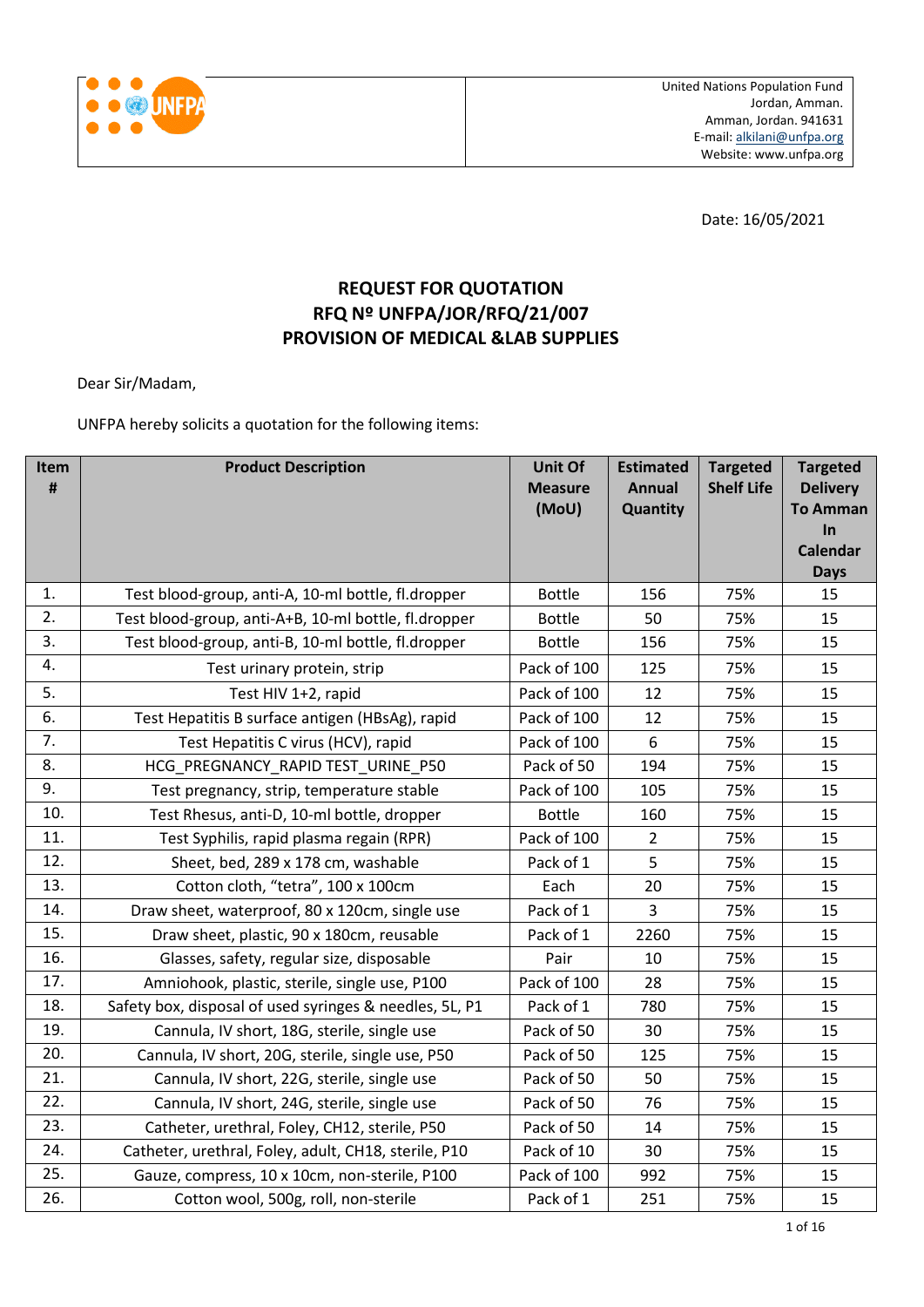|  | <b>BED UNEPA</b> |
|--|------------------|
|  |                  |
|  |                  |

| 27. | Bag (envelope), plastic, for drugs, 10 x 15cm                | Pack of 100 | 9    | 75% | 15 |
|-----|--------------------------------------------------------------|-------------|------|-----|----|
| 28. | Needle, scalp vein, 21G, sterile, single use, P50            |             | 12   | 75% | 15 |
| 29. | Adhesive bandage, wound plaster, waterproof, P100            | Pack of 100 | 380  | 75% | 15 |
| 30. | Gauze, 8cm x 4m, roll, non-sterile, P10                      | Pack of 10  | 294  | 75% | 15 |
| 31. | Suture, absorb., DEC 2 (3-0), 3/8, 26mm, triangular, sterile | Pack of 12  | 108  | 75% | 15 |
| 32. | Suture, absorb., DEC 3 (2-0), 1/2, 30mm, round, sterile, P36 | Pack of 36  | 108  | 75% | 15 |
| 33. | Swab, alcohol, sterile, single use                           | Pack of 100 | 908  | 75% | 15 |
| 34. | Syringe, luer, 10 ml, with needle, sterile, single use       | Pack of 100 | 108  | 75% | 15 |
| 35. | Syringe, luer, 2 ml, with needle, sterile, single use        | Pack of 100 | 144  | 75% | 15 |
| 36. | Syringe, luer, 5 ml, with needle, sterile, single use        | Pack of 100 | 303  | 75% | 15 |
| 37. | Syringe, luer, 1ml, sterile, single use                      | Pack of 100 | 36   | 75% | 15 |
| 38. | Tape, adhesive, zinc oxide, 2.5cm x 5m, P1                   | Pack of 1   | 2020 | 75% | 15 |
| 39. | Tape, adhesive, zinc oxide, perforated, 10cmx5m, P10         | Pack of 10  | 72   | 75% | 15 |
| 40. | Tourniquet, latex rubber, 75cm                               | Pack of 1   | 32   | 75% | 15 |
| 41. | Bag, urine, collecting, 2 litres, P10                        | Pack of 10  | 12   | 75% | 15 |
| 42. | Sound, uterine, Martin, 32cm                                 | Pack of 1   | 26   | 75% | 15 |
| 43. | Footstool, two steps                                         | Each        | 3    | 75% | 15 |
| 44. | Stand, infusion, double hook, on castors                     | Each        | 3    | 75% | 15 |
| 45. | Table, instrument, stainless steel, 2 trays                  | Each        | 6    | 75% | 15 |
| 46. | Trolley, dressing, stainless steel, 2 trays                  | Each        | 6    | 75% | 15 |
| 47. | Wheelchair, adult, foldable                                  | Each        | 3    | 75% | 15 |
| 48. | Doppler, fetal heart rate detector, monitor, w/accessories   | Each        | 5    | 75% | 15 |
| 49. | Haemoglobin photometer handheld w/accessories                | Each        | 3    | 75% | 15 |
| 50. | Height measuring instrument (0-2.2m)                         | Pack of 1   | 11   | 75% | 15 |
| 51. | Capillary tubes for HemoCueHb 301, P200                      | Pack of 200 | 86   | 75% | 15 |
| 52. | <b>Pregnancy Calculator</b>                                  | Pack of 1   | 16   | 75% | 15 |
| 53. | Scale, mother/child, electronic, 200kg                       | Each        | 15   | 75% | 15 |
| 54. | Scale, physician, adult beam balance, 0-200kg                | Each        | 3    | 75% | 15 |
| 55. | Sphygmomanometer, aneroid, adult                             | Each        | 14   | 75% | 15 |
| 56. | Stethoscope, binaural, complete                              | Each        | 17   | 75% | 15 |
| 57. | Stethoscope, obstetrical, Pinard, monoaural                  | Each        | 3    | 75% | 15 |
| 58. | Thermometer, clinical, digital 32°C-43°C                     | Each        | 10   | 75% | 15 |
| 59. | Light, examination, mobile                                   | Each        | 3    | 75% | 15 |
| 60. | Torch, flashlight, pre-focused, angled, medical              | Each        | 3    | 75% | 15 |
| 61. | Basin, kidney, stainless steel, 1400ml                       | Pack of 1   | 6    | 75% | 15 |
| 62. | Basin, kidney, polypropylene, 475ml                          | Pack of 1   | 4    | 75% | 15 |
| 63. | Basin, kidney, stainless steel, 825ml                        | Pack of 1   | 4    | 75% | 15 |
| 64. | Bowl, stainless steel, 4L                                    | Each        | 3    | 75% | 15 |
| 65. | Gallipot, pot, jar, stainless steel, 100 ml                  | Pack of 1   | 10   | 75% | 15 |
| 66. | Gallipot, pot, jar, stainless steel, 180 ml                  | Pack of 1   | 8    | 75% | 15 |
| 67. | Gallipot, stainless steel, 500 ml                            | Each        | 8    | 75% | 15 |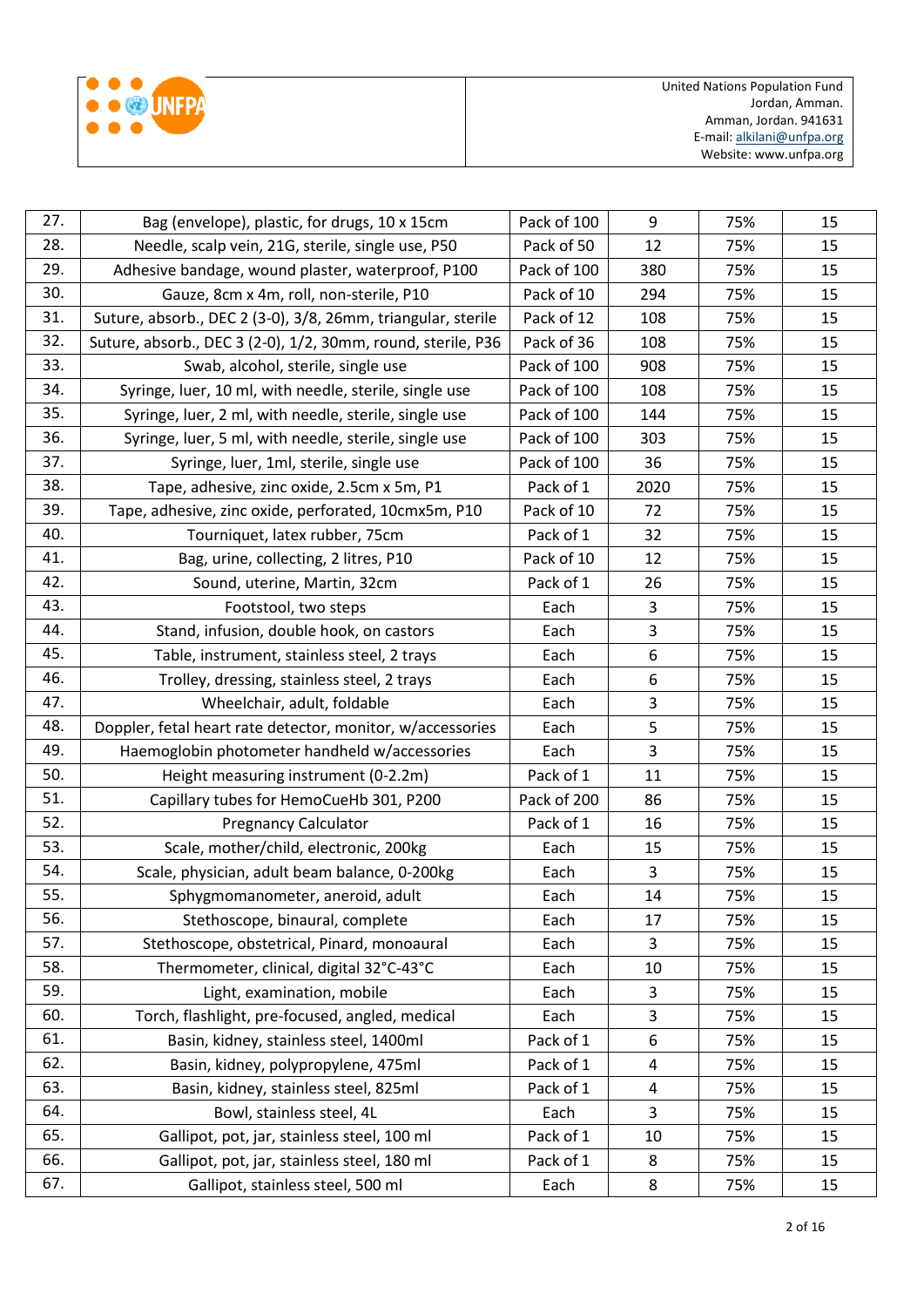|  | (3) INFPA |
|--|-----------|
|  |           |
|  |           |

| 68.        | Jar, forceps, 180 mm, no cover                                                                                                                                                                                                                                                                                                                                                 |                       | 3              | 75%        | 15       |
|------------|--------------------------------------------------------------------------------------------------------------------------------------------------------------------------------------------------------------------------------------------------------------------------------------------------------------------------------------------------------------------------------|-----------------------|----------------|------------|----------|
| 69.        | Tray, dressing, stainless steel, 30 x 20 x 3cm                                                                                                                                                                                                                                                                                                                                 | Each                  | 3              | 75%        | 15       |
| 70.        | Blade, scalpel, sterile, single use, no. 11, P100                                                                                                                                                                                                                                                                                                                              | Pack of 100           | 600            | 75%        | 15       |
| 71.        | Blade, scalpel, sterile, single use, no. 15, P1                                                                                                                                                                                                                                                                                                                                | Pack of 1             | 300            | 75%        | 15       |
| 72.        | Blade, scalpel, sterile, single use, no. 22, P100                                                                                                                                                                                                                                                                                                                              | Pack of 100           | 6              | 75%        | 15       |
| 73.        | Forceps, sponge-holding, Forester, 20 cm, straight                                                                                                                                                                                                                                                                                                                             | Pack of 1             | 30             | 75%        | 15       |
| 74.        | Forceps, sponge-holding, Forester, 24 cm, straight                                                                                                                                                                                                                                                                                                                             | Pack of 1             | 30             | 75%        | 15       |
| 75.        | Forceps, tenaculum, vulsellum, Schröder, straight, 25cm                                                                                                                                                                                                                                                                                                                        | Pack of 1             | 30             | 75%        | 15       |
| 76.        | Needle holder, Mayo-Hegar, 20cm, straight                                                                                                                                                                                                                                                                                                                                      | Pack of 1             | 3              | 75%        | 15       |
| 77.        | Scissors, Mayo, 23cm, curved, blunt/blunt                                                                                                                                                                                                                                                                                                                                      | Each                  | 15             | 75%        | 15       |
| 78.        | Scissors, Metzenbaum/Nelson, 24 cm, curved, blunt/blunt                                                                                                                                                                                                                                                                                                                        | Each                  | 15             | 75%        | 15       |
| 79.        | Scissors, stitch, 15cm                                                                                                                                                                                                                                                                                                                                                         | Pack of 1             | 5              | 75%        | 15       |
| 80.        | Scissors, suture stich, 18cm, straight, sharp/blunt                                                                                                                                                                                                                                                                                                                            | Each                  | 5              | 75%        | 15       |
| 81.        | Speculum, vaginal, Sims, retractor, double-ended, large                                                                                                                                                                                                                                                                                                                        | Pack of 1             | 6              | 75%        | 15       |
| 82.        | Speculum, vaginal, Sims, retractor, double-ended, medium                                                                                                                                                                                                                                                                                                                       | Pack of 1             | 8              | 75%        | 15       |
| 83.        | Speculum, vaginal, Cusco, 11.5 x 3.5 cm                                                                                                                                                                                                                                                                                                                                        | Pack of 1             | $\overline{2}$ | 75%        | 15       |
| 84.<br>85. | Hygienic rub-in hand disinfection<br>Comprehensively active against bacteria, yeasts and<br>enveloped viruses<br>Particularly kind to skin and lipid replenishing<br>Increases skin hydration with regular use<br>Excellent skin tolerability even with long-term use<br>Possesses an excellent immediate effect<br>Bottle of 1 litre<br>Alcohol gallon, 5L, 76% concentration | <b>Bottle</b><br>Each | 997<br>107     | 75%<br>75% | 15<br>15 |
| 86.        | Apron (makintosh fabric)<br><b>PVC Mackintosh material</b><br>Waterproof, Fire Retardant, Latex Free, Bacteria Resistant<br>and Anti-Static                                                                                                                                                                                                                                    | Each                  | 50             | 75%        | 15       |
| 87.        | Bulb Syringe, 30ml<br>Non-slip bulb body and smooth tapering tip to reduce<br>tissue trauma<br>Made of premium rubber material                                                                                                                                                                                                                                                 | Each                  | 276            | 75%        | 15       |
| 88.        | Cannula cover                                                                                                                                                                                                                                                                                                                                                                  | Each                  | 4200           | 75%        | 15       |
| 89.        | CARDIOTOCOGRAPHY Paper Roll 150MM*90MM<br>Grams per Square Meter (GSM) 150 - 200<br><b>Usage/Application Hospital</b><br>Lenght 150 Meter                                                                                                                                                                                                                                      | Roll                  | 166            | 75%        | 15       |
| 90.        | Disposable Bed Covers, waterproof, sterile<br>Made of Non-woven fabric + Polyethylene<br>Size: 80*180cm<br>Waterproof, Anti oil and Anti infection                                                                                                                                                                                                                             | Each                  | 39864          | 75%        | 15       |
| 91.        | Disposable pillow covers, fabric, 50*70cm<br>Pack of 25                                                                                                                                                                                                                                                                                                                        | Piece                 | 1175           | 75%        | 15       |
| 92.        | Distilled WaterBottle of 1 litre                                                                                                                                                                                                                                                                                                                                               | <b>Bottle</b>         | 1660           | 75%        | 15       |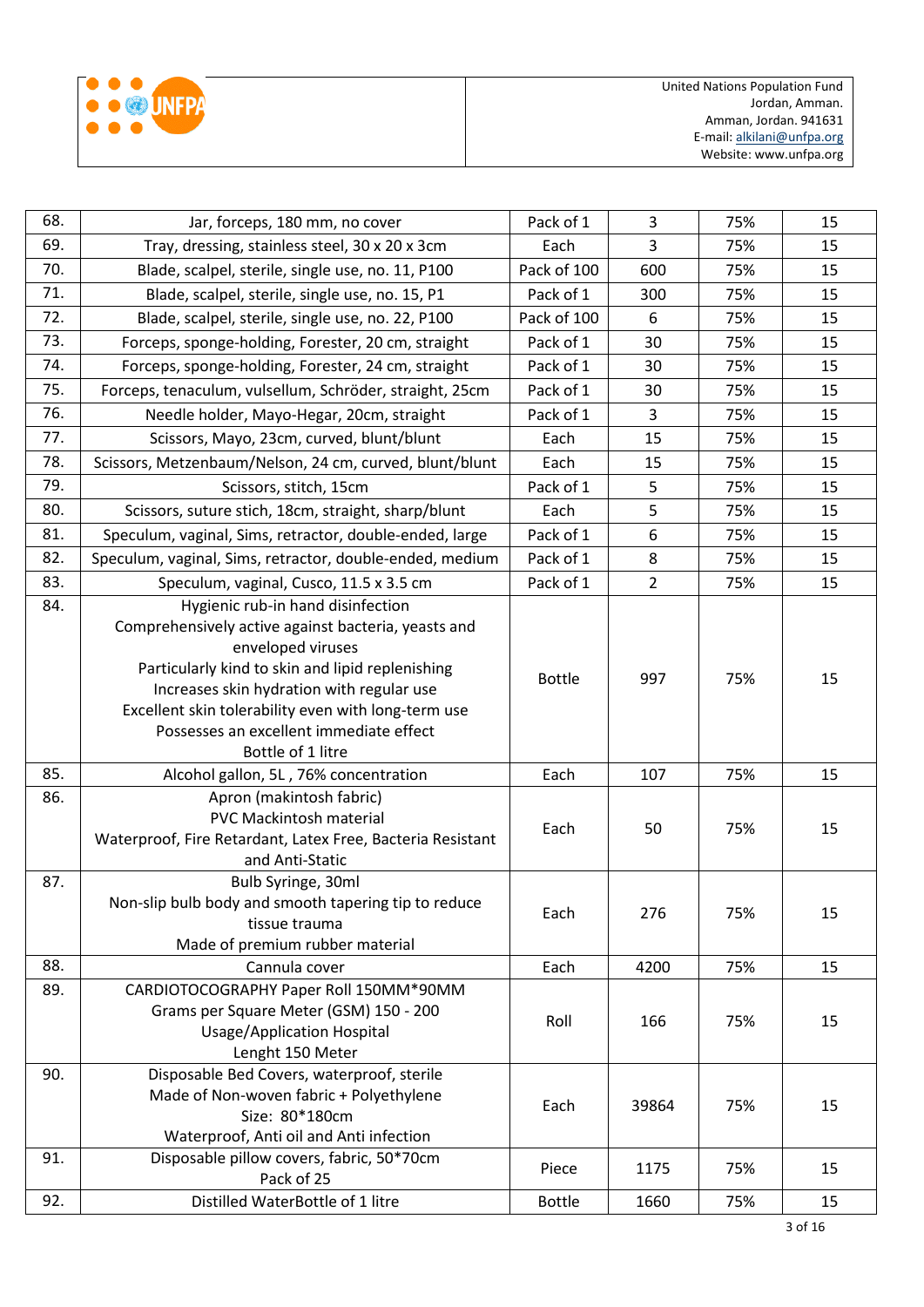

| 93.  | Gauze 4x4 inch, 4 ply, non-sterile                                         | Pack 50       | 4416 | 75% | 15 |
|------|----------------------------------------------------------------------------|---------------|------|-----|----|
|      | Box of 50                                                                  |               |      |     |    |
| 94.  | Gauze Roll, 100 Yard Length, 2 Ply                                         |               |      |     |    |
|      | Folded cotton gauze made of high cotton fabric                             |               |      |     |    |
|      | Good elasticity, high permeability                                         | Roll          | 75   | 75% | 15 |
|      | Soft and good breathability                                                |               |      |     |    |
|      | Single Use Only, Non Sterile                                               |               |      |     |    |
| 95.  | Blood Glucose Meter Strips (Compatible with Glucolab                       |               |      |     |    |
|      | devices)                                                                   | Pack 50       | 530  | 75% | 15 |
|      | Pack of 50 strips                                                          |               |      |     |    |
| 96.  | Blood Glucose Meter Strips (Compatible with D-Smart                        |               |      |     |    |
|      | devices)                                                                   | Pack 50       | 45   | 75% | 15 |
|      | Pack of 50 strips                                                          |               |      |     |    |
| 97.  | Plastic ID band for adults                                                 |               |      |     |    |
|      | Accommodating the size range needed by increasing the                      |               |      |     |    |
|      | maximum length available.                                                  |               |      |     |    |
|      | Fastenings should not press into the skin                                  |               |      |     |    |
|      | Material should be flexible, smooth, waterproof, cleanable                 | Piece         | 150  | 75% | 15 |
|      | and non-allergenic.                                                        |               |      |     |    |
|      | Resistant to soap, detergents, gels, sprays, rubs, alcohol                 |               |      |     |    |
|      | cleaning products, blood and other bodily fluids).                         |               |      |     |    |
|      | Preference: Pack of 50 pieces                                              |               |      |     |    |
| 98.  | Plastic ID band for babies                                                 |               |      |     | 15 |
|      | Accommodating the size range needed by increasing the                      |               | 1400 | 75% |    |
|      | maximum length available.                                                  |               |      |     |    |
|      | Fastenings should not press into the skin                                  |               |      |     |    |
|      | Material should be flexible, smooth, waterproof, cleanable                 | Piece         |      |     |    |
|      | and non-allergenic.                                                        |               |      |     |    |
|      | Resistant to soap, detergents, gels, sprays, rubs, alcohol                 |               |      |     |    |
|      | cleaning products, blood and other bodily fluids).                         |               |      |     |    |
|      | Resistant to chewing.                                                      |               |      |     |    |
|      | Preference: Pack of 50 pieces                                              |               |      |     |    |
| 99.  | Glutaraldehyde disinfectant 2% with Phosphate buffer                       |               |      |     | 15 |
|      | (activator)<br>Bottle of 1 liter                                           | <b>Bottle</b> | 243  | 75% |    |
| 100. |                                                                            |               |      |     |    |
|      | Insulin Syringe 1ml with needle, length 8mm, gauge 30                      | Piece         | 4200 | 75% | 15 |
| 101. | Preference: Pack of 100 syringes<br>Standard Intravenous (IV) Set, Sterlie |               |      |     |    |
|      | Components: Spike or perforator, Air inlet with air filter                 |               |      |     |    |
|      | and protective cap, drip-counting chamber, Flow regulator,                 | Each          | 2622 | 75% | 15 |
|      |                                                                            |               |      |     |    |
|      | Y-injection site and Luer-lock connection to vascular                      |               |      |     |    |
| 102. | system.<br>Thermometer Probe cover                                         |               |      |     |    |
|      | Fits most digital thermometers.                                            |               |      |     |    |
|      | Made of high-quality, durable and skin-safe materials.                     | Piece         | 3050 | 75% | 15 |
|      | Disposable Probe Covers for Digital Thermometers.                          |               |      |     |    |
|      |                                                                            |               |      |     |    |
|      | Preference: Pack of 25 pieces                                              |               |      |     |    |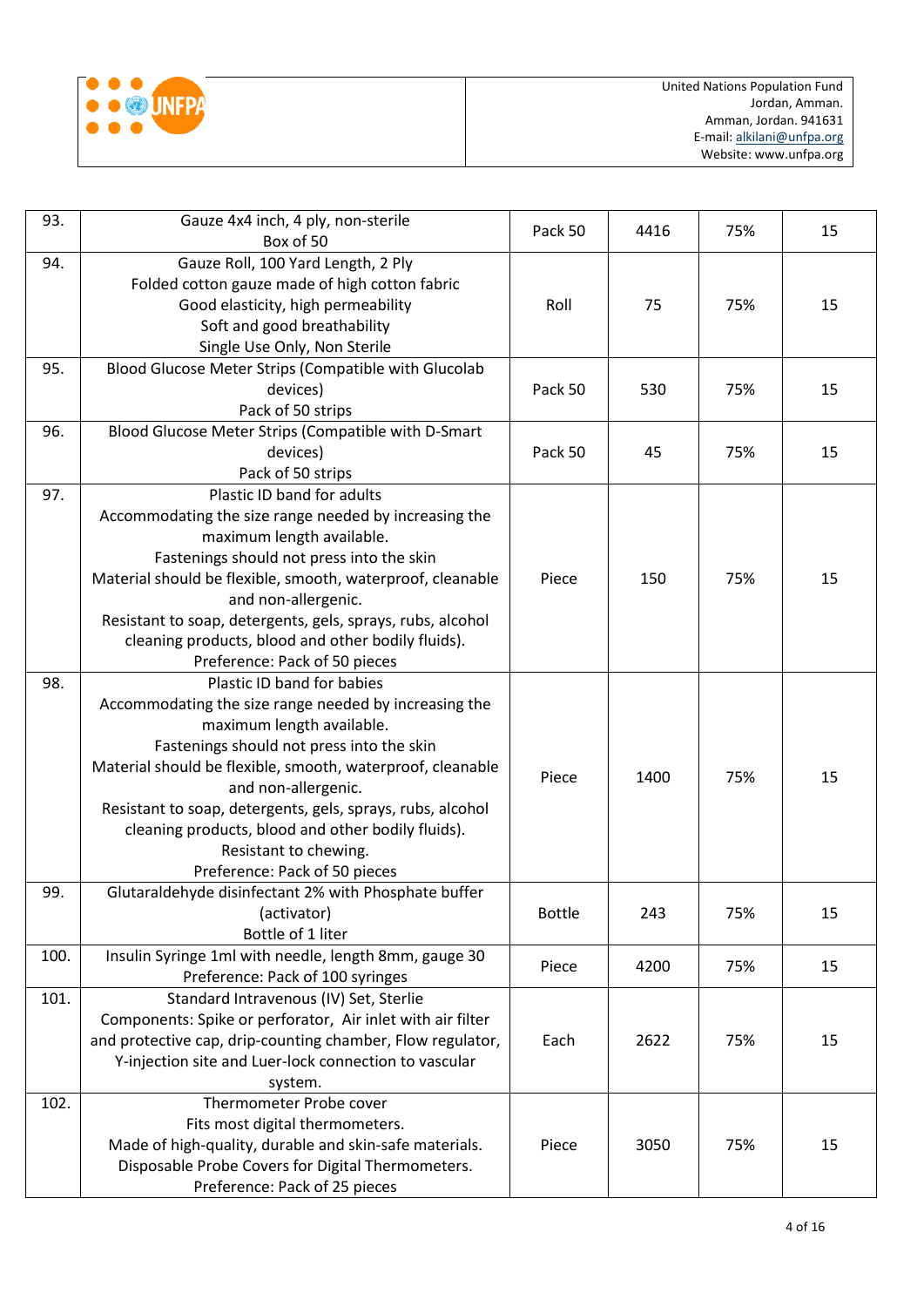

| 103. | Sterilization roll 200m                                      |               |      |     |    |
|------|--------------------------------------------------------------|---------------|------|-----|----|
|      | STERILIZATION ROLL 20CM X 200M                               |               |      |     |    |
|      | Sterilization rolls for autoclave with heat-sealable closure |               |      |     |    |
|      | and sterilization indicator.                                 | Roll          | 64   | 75% | 15 |
|      | Have a paper side, where the steam enters, and a plastic     |               |      |     |    |
|      | side, which maintains the sterility.                         |               |      |     |    |
| 104. | Suction Catheter, Sterile and disposable, Size 12            |               |      |     |    |
|      | - Suitable for removal of secretion from trachea and         |               |      |     |    |
|      | bronchial tubes                                              | Piece         | 28   | 75% | 15 |
|      | - Rounded open tip with two lateral eyes                     |               |      |     |    |
| 105. | Suture vicryl polyglycolic acid, coted Absorb, size 0-1      |               |      |     |    |
|      | Type of thread: Absorbable, synthetic braided thread (PGA,   |               |      |     |    |
|      | polyglycolic acid).                                          |               |      |     |    |
|      | Length: 75cm.                                                | Piece         | 996  | 75% | 15 |
|      | Needle: Curved needle, 1/2 circle, Point: round, Length:     |               |      |     |    |
|      | 30mm, Disposable, Sterile.                                   |               |      |     |    |
|      | Preference: Pack of 12                                       |               |      |     |    |
| 106. | SYRINGE 3CC with needle                                      |               |      |     |    |
|      | Needle size 22G, Graduation 0.1ml, Luer fitting, Sterile,    |               |      |     |    |
|      | Individually packed, Hypodermic.                             | Syringe       | 125  | 75% | 15 |
|      | Preference: Box of 100 PC                                    |               |      |     |    |
| 107. | Nasogastric (NG) tube, CH 4, 40 cm, disposable, sterile      |               |      |     |    |
|      | Tube, feeding, CH04, length 40cm, sterile, disposable        |               |      |     |    |
|      | Rounded, smooth distal end.                                  |               | 152  | 75% | 15 |
|      | Diameter expressed in Charriere, French gauge.               | Each          |      |     |    |
|      | Length expressed in cm.                                      |               |      |     |    |
|      | Material: Polyvinyl chloride (PVC).                          |               |      |     |    |
| 108. | <b>Ultrasound Gel</b>                                        |               |      |     |    |
|      | Aqueous Ultrasound Transmission Gel                          |               |      |     |    |
|      | Squeezing bottle                                             | <b>Bottle</b> | 990  | 75% | 15 |
|      | Bottle of 250ml                                              |               |      |     |    |
| 109. | Vomit bag, standard, 1000ml                                  |               |      |     |    |
|      | Disposable Vomit Bag with Ring                               |               |      |     |    |
|      | Disposable PE vomit bag with PVC-free plastic rim,           | Piece         | 1400 | 75% | 15 |
|      | with graduation markings to indicate the approximate         |               |      |     |    |
|      | volume of content.                                           |               |      |     |    |
| 110. | Large Yellow Bags for Medical Waste                          |               |      |     |    |
|      | Bag, biohazard, yellow, 20L                                  |               |      |     |    |
|      | Marked with English text "biohazard" and "black tri-sickle"  | Piece         | 600  | 75% | 15 |
|      | logo in black                                                |               |      |     |    |
|      | Capacity: approximately 20L                                  |               |      |     |    |
| 111. | Antibiotic susceptibility disk, tube of 50 disks             |               |      |     |    |
|      | Pack of 10 tubes: (Cefixime 5ug 1 tube, Ciprofloxacine 5ug   |               |      |     |    |
|      | 2 tubes, Amoxacillin 25ug 2 tubes, Doxycycline 30ug 1        | Pack 10       | 12   | 75% | 15 |
|      | tube, Metronidazole 5ug 1 tube, Azithromycin 15ug 1 tube,    |               |      |     |    |
|      | Ceftriaxone 30ug 1 tube, Cefazolin 30ug 1 tube)              |               |      |     |    |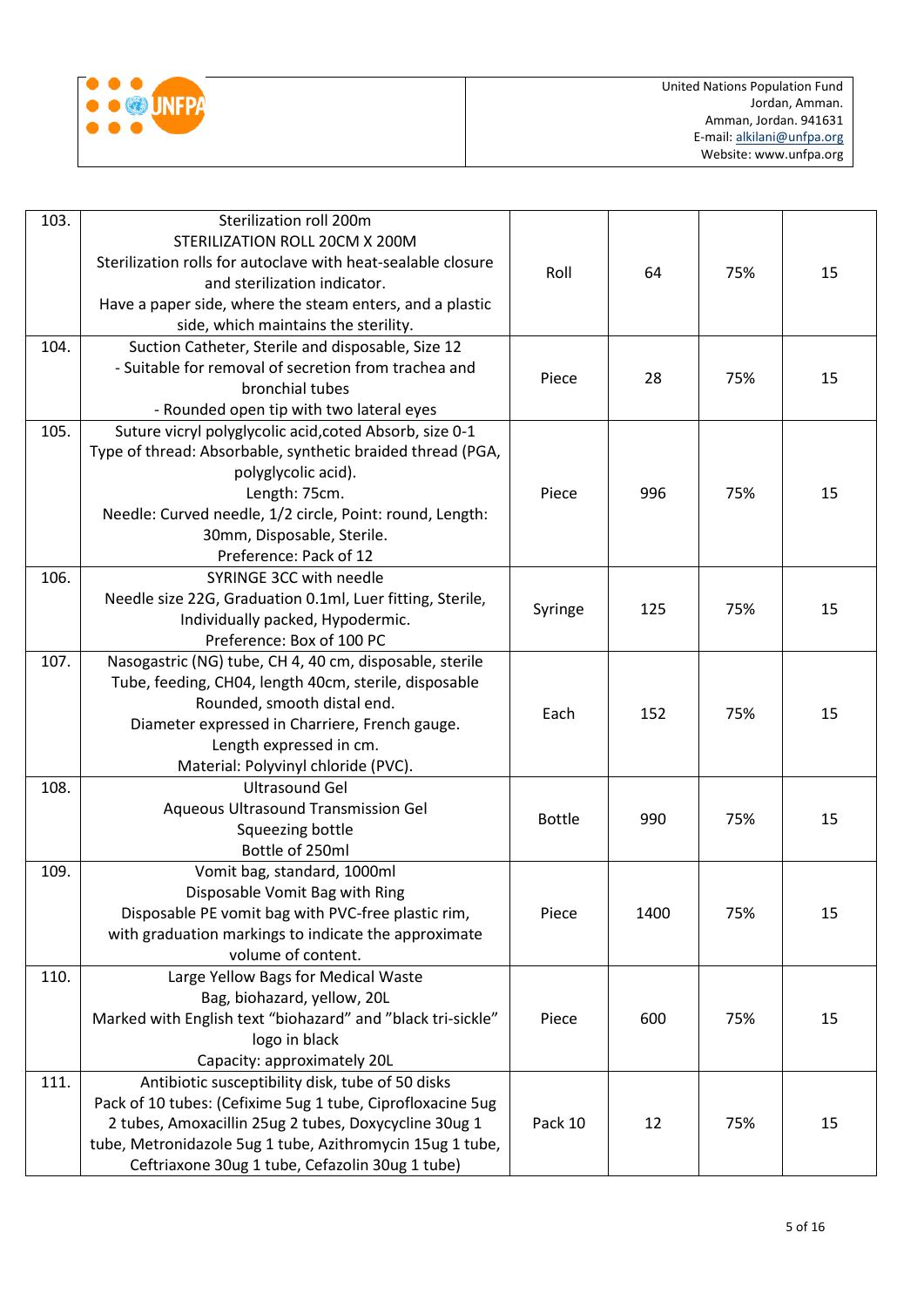

| 112. | Automatic Pipette, fixed volume.<br>Pack of 6 Automatic pipettes (1 Automatic pipette 10ul, 1<br>Automatic pipette 50ul, 1 Automatic pipette 100ul, 1<br>Automatic pipette 1000ul, 1 Automatic pipette 500ul, 1<br>Automatic pipette 200ul) | Pack 6        | 2     | 75% | 15 |
|------|---------------------------------------------------------------------------------------------------------------------------------------------------------------------------------------------------------------------------------------------|---------------|-------|-----|----|
| 113. | <b>BIPLATE (BLOOD&amp; MAC)</b><br>Microbiology Culture Media Plates<br>Sterile prepared plate containing half Blood and half                                                                                                               |               |       |     |    |
|      | Macconkey Agar ready for immediate use<br>Supplied in disposable plastic Petri dishes, 100mm O.D. x<br>15mm deep                                                                                                                            | Piece         | 120   | 75% | 15 |
| 114. | <b>BLUE TIPS</b>                                                                                                                                                                                                                            |               |       |     |    |
|      | Micropipette Tips Blue                                                                                                                                                                                                                      |               |       |     |    |
|      | Polypropylene disposable tips, fits 200-1000 microliters,                                                                                                                                                                                   | Piece         | 10500 | 75% | 15 |
|      | non-sterile                                                                                                                                                                                                                                 |               |       |     |    |
|      | Preference: Pack of 500 tips                                                                                                                                                                                                                |               |       |     |    |
| 115. | Butterfly needle, 23 gauge                                                                                                                                                                                                                  |               |       |     |    |
|      | Winged infusion set used for accessing a superficial vein for                                                                                                                                                                               |               |       |     |    |
|      | either intravenous injection or phlebotomy. Sterile                                                                                                                                                                                         | Piece         | 800   | 75% | 15 |
|      | Preference: Box of 100 pieces                                                                                                                                                                                                               |               |       |     |    |
| 116. | Disposable Plastic Conical Centrifuge Tubes                                                                                                                                                                                                 |               |       |     |    |
|      | Non-sterile, volume 12-15ml, conical bottom, without cap                                                                                                                                                                                    |               |       |     |    |
|      | or rim, diameter 15mm, length 100mm, pack of 1000 tubes                                                                                                                                                                                     | Tube          | 20000 | 75% | 15 |
|      | CONICAL TUBES 15 ML, no cap, non-sterlie                                                                                                                                                                                                    |               |       |     |    |
|      | Preference: Pack of 1000 tube                                                                                                                                                                                                               |               |       |     |    |
| 117. | COUNTING CHAMBER 0,0025 mm2                                                                                                                                                                                                                 |               |       |     |    |
|      | Consists of 9 large squares each with a 1 cu mm area,                                                                                                                                                                                       |               |       |     |    |
|      | Depth: 0.1 mm                                                                                                                                                                                                                               | Each          | 6     | 75% | 15 |
|      | Complete with 2 haemacytometer cover glasses, in                                                                                                                                                                                            |               |       |     |    |
|      | transparent plastic box.                                                                                                                                                                                                                    |               |       |     |    |
| 118. | Microscope cover glasses, 22x22 mm, borosilicate glass                                                                                                                                                                                      |               |       |     |    |
|      | Pack of 100 piece                                                                                                                                                                                                                           | Pack 100      | 370   | 75% | 15 |
| 119. | CRP LATEX 5 ML                                                                                                                                                                                                                              |               |       |     |    |
|      | Kit for C-Reactive Protein (CRP), rapid latix, with positive                                                                                                                                                                                |               |       |     |    |
|      | and negative control, reusable agglutination slide and                                                                                                                                                                                      |               |       |     |    |
|      | disposable                                                                                                                                                                                                                                  | Kit           | 25    | 75% | 15 |
|      | stirring pipettes.                                                                                                                                                                                                                          |               |       |     |    |
|      | Kit of 5 ML                                                                                                                                                                                                                                 |               |       |     |    |
| 120. | D-GLUCOSE 500 GM                                                                                                                                                                                                                            |               |       |     |    |
|      | Anhydrous D-Glucose for Oral Glucose Tolerance Test                                                                                                                                                                                         | <b>Bottle</b> | 17    | 75% | 15 |
|      | Bottle of 500 GM                                                                                                                                                                                                                            |               |       |     |    |
| 121. | DIFF 3 STAIN KIT(3X100ML)                                                                                                                                                                                                                   |               |       |     |    |
|      | <b>REAGENTS</b>                                                                                                                                                                                                                             |               |       |     |    |
|      | Fixing Solution: 100 ML                                                                                                                                                                                                                     | Kit           | 5     | 75% | 15 |
|      | Colour reagent I: 100 ML                                                                                                                                                                                                                    |               |       |     |    |
|      | Colour reagent II: 100 ML                                                                                                                                                                                                                   |               |       |     |    |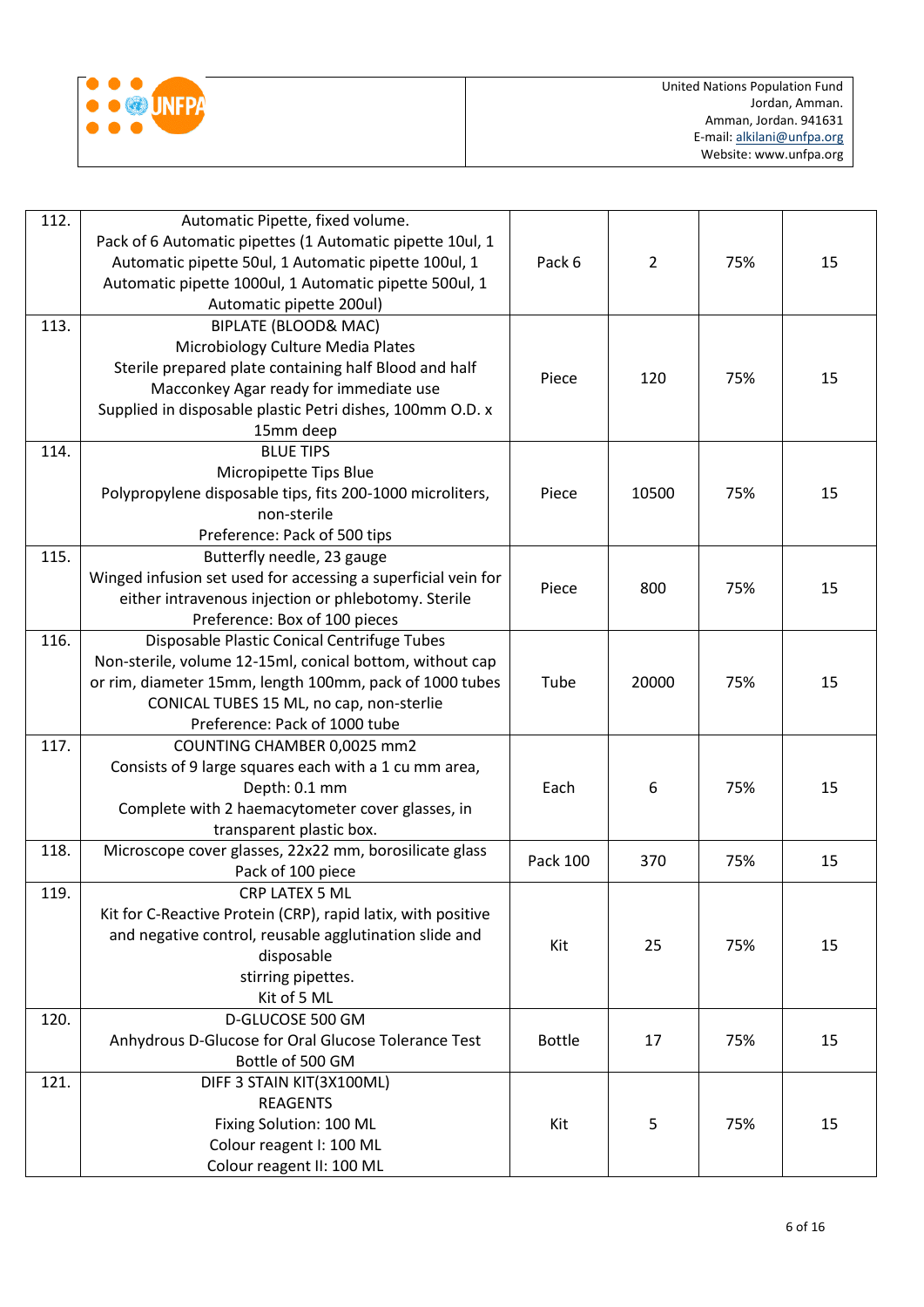

| 122. | DISPOSABLE LOOPS FOR CULTURE (Yellow)Polystyrene                     |               |                |     |    |
|------|----------------------------------------------------------------------|---------------|----------------|-----|----|
|      | Individually wrapprd sterile disposable inoculating loopSize         | Pack 100      | 14             | 75% | 15 |
|      | 10 microliter (100 pieces)                                           |               |                |     |    |
| 123. | DISPOSABLE LOOPS FOR CULTURE (Blue)                                  |               |                |     |    |
|      | Polystyrene Individually wrapprd sterile disposable                  | Pack 100      | 14             | 75% | 15 |
|      | inoculating loop                                                     |               |                |     |    |
|      | Size 1 microliter (100 pieces)                                       |               |                |     |    |
| 124. | Dropper 3 ml, Plastic, non-sterlie                                   |               |                |     |    |
|      | Pipettes pasteur disposable, transfer, graduations to 1.0ml          | Piece         | 6500           | 75% | 15 |
|      | capacity 3 ml approx.                                                |               |                |     |    |
|      | Preference: Pack of 500 PC.                                          |               |                |     |    |
| 125. | <b>ESR tubes/Pipettes</b>                                            |               |                |     |    |
|      | Disposable ESR system (Tube and pipette) with tube stand             | Each          | 1500           | 75% | 15 |
|      | for each pack, auto-zero, Westergren                                 |               |                |     |    |
|      | Pack of 100 systems                                                  |               |                |     |    |
| 126. | FINE POINT MARKERS PERMENANT                                         |               |                |     |    |
|      | Fine Point Marker Laboratory use, permanent on all                   | Each          | 24             | 75% | 15 |
|      | services black ink with 1 mm tip                                     |               |                |     |    |
|      | Pack of 12 PC.                                                       |               |                |     |    |
| 127. | <b>GLASS TEST TUBE 12X75</b>                                         | Tube          | 1250           | 75% | 15 |
|      | Preference: Box of 50                                                |               |                |     |    |
| 128. | Gram stain kit 4X100 ML                                              |               |                |     |    |
|      | Reagent 1: Crystal Violet,                                           |               |                |     |    |
|      | Reagent 2: Iodine,                                                   | Kit           | 4              | 75% | 15 |
|      | Reagent 3: Decolorizer,                                              |               |                |     |    |
| 129. | Reagent 4: Safranin                                                  |               |                |     |    |
|      | IDENTIFICATION SYSTEM FOR ENTEROBACTERIACEAE/10                      |               |                |     |    |
|      | strips<br>Strips to identify and differentiate enterobacteriaceae by |               |                |     |    |
|      | chemical reactions with all required reagents                        |               |                |     | 15 |
|      | Each strip contains 20 separate dehydrated test                      | Pack 10       | 6              | 75% |    |
|      | compartments, a bacterial suspension is used to rehydrate            |               |                |     |    |
|      | each of the wells                                                    |               |                |     |    |
|      | Pack of 10 Strips                                                    |               |                |     |    |
| 130. | OIL IMMERSION 100 ML                                                 |               |                |     |    |
|      | <b>Immersion Oil for Microscopy</b>                                  | <b>Bottle</b> | $\overline{2}$ | 75% | 15 |
|      | Bottle of 100 ML                                                     |               |                |     |    |
| 131. | Slides Microscopic 25mm*75mm                                         |               |                |     |    |
|      | Slides microscope plain, 75x25mm, ground edges,                      |               |                |     |    |
|      | thickness 1.0-1.2mm, non-corrosive, half white.                      | Pack 50       | 50             | 75% | 15 |
|      | Pack of 50 slides                                                    |               |                |     |    |
| 132. | TEST TUBE 12X75                                                      |               |                |     |    |
|      | Plastic test tube, size 75 X 12mm, disposable, without rim           | Tube          | 7000           | 75% | 15 |
|      | Preference: Box of 500                                               |               |                |     |    |
| 133. | Urine container -sterile                                             |               |                |     |    |
|      | Sterile urine container for culture, empty, specimen                 | Piece         | 27300          | 75% | 15 |
|      | containers, capacity 100 ml with screw cap and graduation            |               |                |     |    |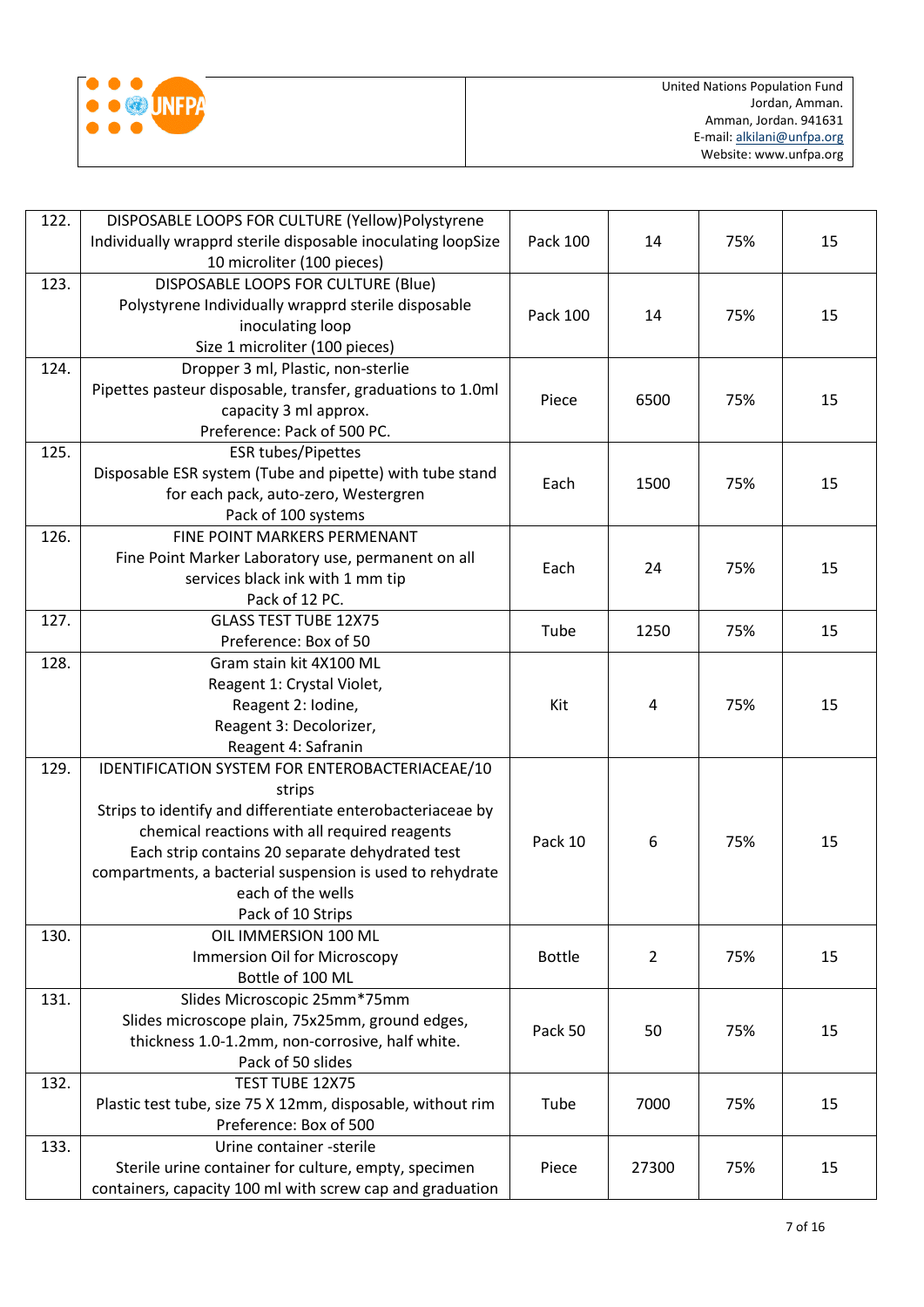

|      | , made of Polypropylene, transparent and with leak-proof<br>screw cap, length 73mm diameter 62mm |               |                |     |    |
|------|--------------------------------------------------------------------------------------------------|---------------|----------------|-----|----|
|      | Preference: Pack of 50                                                                           |               |                |     |    |
| 134. | Vacutainer EDTA tubes 2 ml                                                                       |               |                |     |    |
|      | Blood collecting tubeEDTA, labeled, Vacuum, liquid                                               | Tube          | 15500          | 75% | 15 |
|      | K3EDTA 13mmx75mm, 2-3 ml volume.                                                                 |               |                |     |    |
|      | Preference: Pack of 50 tubes                                                                     |               |                |     |    |
| 135. | Vacutainer plain tubes with gel                                                                  |               |                |     |    |
|      | Blood collecting tube, plain Vacuum, 13mmx100 mm 5-6                                             | Tube          | 8500           | 75% | 15 |
|      | ml volume                                                                                        |               |                |     |    |
|      | Pack of 50 tubes                                                                                 |               |                |     |    |
| 136. | <b>WASHING BOTTLE 500ml</b>                                                                      |               |                |     |    |
|      | Washing Bottle, 500 ml, Polyethylene, with screw cap                                             | <b>Bottle</b> | 4              | 75% | 15 |
|      | dispenser with tapered delivery tube                                                             |               |                |     |    |
| 137. | <b>WASHING BOTTLE 1 litre</b>                                                                    |               |                |     |    |
|      | Washing Bottle, 1000ml, Polyethylene, with screw cap                                             | <b>Bottle</b> | 4              | 75% | 15 |
|      | dispenser and tapered delivery tube                                                              |               |                |     |    |
| 138. | YELLOW BAGS LARGE                                                                                |               |                |     |    |
|      | Bag, biohazard, yellow, 20L                                                                      | Each          | 240            | 75% | 15 |
|      | Marked with English text "biohazard" and "black tri-sickle"                                      |               |                |     |    |
| 139. | logo in black<br>YELLOW TIPS, 200ul, sterlie                                                     |               |                |     |    |
|      | Polypropylene disposable yellow tips, fits 10-100                                                |               |                |     |    |
|      | microliters, non-sterile                                                                         | Piece         | 12000          | 75% | 15 |
|      | Preference: Pack of 500 tips                                                                     |               |                |     |    |
| 140. | Müeller-Hinton Agar plate for sensitivity                                                        |               |                |     |    |
|      | Microbiology Prepared Culture Media                                                              | Piece         | 200            | 75% | 15 |
| 141. | Combur 10 urine strip                                                                            |               |                |     |    |
|      | Urine test-strips, 10 parameters                                                                 |               |                |     |    |
|      | For urine leukocytes, nitrite, PH, protein, glucose, ketone                                      | Pack 100      | 90             | 75% | 15 |
|      | bodies, urobilinogen, bilirubin, blood                                                           |               |                |     |    |
|      | Pack of 100 strips                                                                               |               |                |     |    |
| 142. | <b>ASOT latex</b>                                                                                | Kit           | $\overline{7}$ | 75% | 15 |
| 143. | RF latex                                                                                         | Kit           | 15             | 75% | 15 |
| 144. | Sample bags                                                                                      |               |                |     |    |
|      | Polyethylene, Clear and Reclosable Bag                                                           | Piece         | 3000           | 75% | 15 |
|      | Size: 4" x 6", Pack of 1000                                                                      |               |                |     |    |
| 145. | Sodium citrate tubes 1.8 ml                                                                      |               |                |     |    |
|      | Sodium citrate (3.2% 1:9) Test tubes, Vacuum tube used to                                        |               |                |     |    |
|      | collect venous blood for coagulation testing                                                     | Tube          | 1100           | 75% | 15 |
|      | Preference: Pack of 100 tubes                                                                    |               |                |     |    |
| 146. | Parafilm                                                                                         |               |                |     |    |
|      | Non-sterile                                                                                      |               |                |     |    |
|      | Roll size 4 inches x 125 feets                                                                   | Roll          | 5              | 75% | 15 |
|      | Free of plasticizers and consists primarily of polyolefins and                                   |               |                |     |    |
|      | paraffin waxes.                                                                                  |               |                |     |    |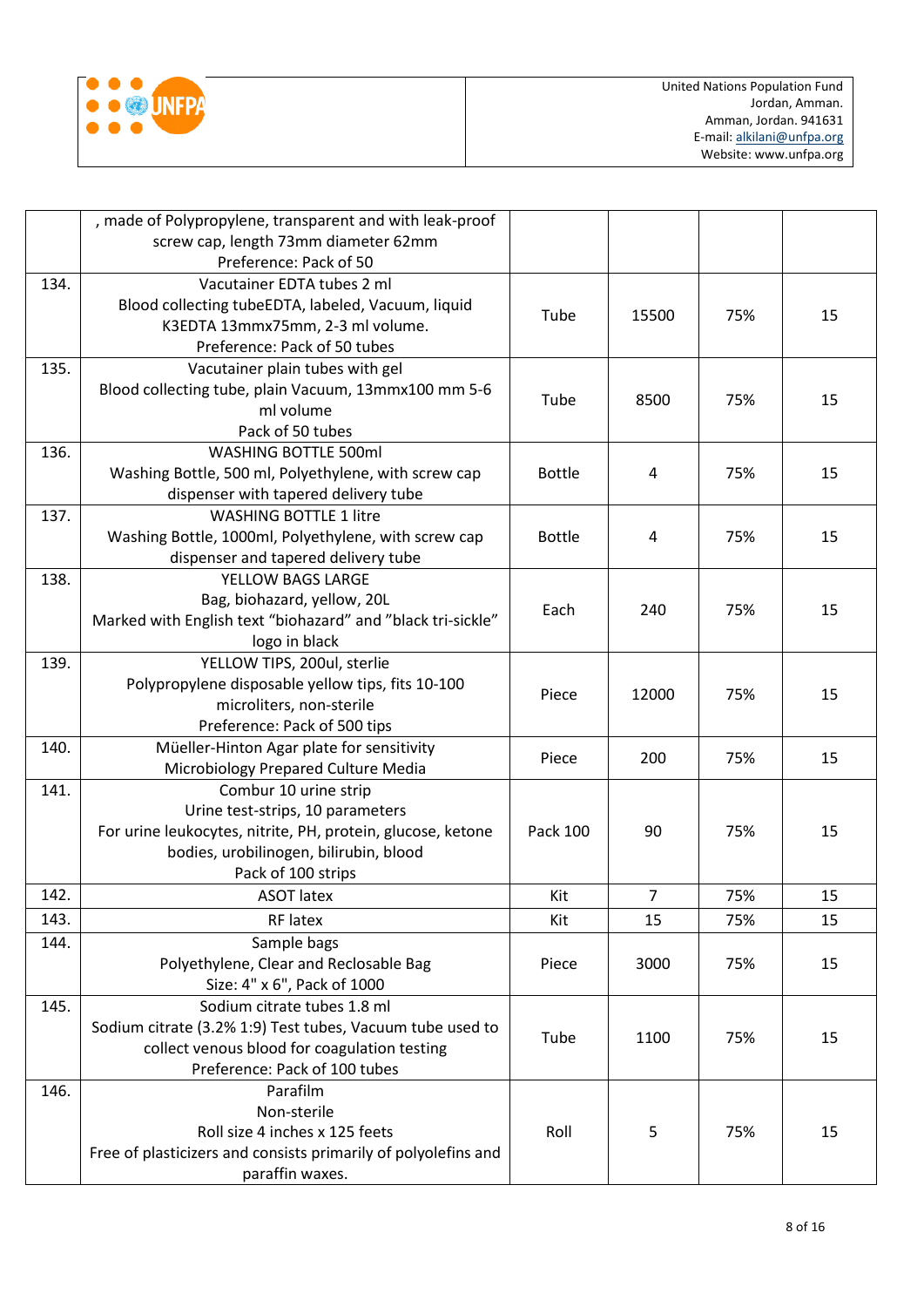|  | <b>UNEP</b> |
|--|-------------|
|  |             |
|  |             |

|      | Resistant up to 48 hours against many polar substances            |                 |                |     |    |
|------|-------------------------------------------------------------------|-----------------|----------------|-----|----|
|      | like saline solutions, inorganic acids and alkaline solutions     |                 |                |     |    |
| 147. | Black bagFor non-medical waste collection, Size: 20               |                 |                |     |    |
|      | litersPack of 10 PC                                               | Pack 10         | 120            | 75% | 15 |
| 148. | Automatic pipet 5-50 µl (Qty: one)                                |                 |                |     |    |
|      | Micropipette, Vaiable from 5 to 50 microlitres                    | Piece           | $\mathbf{1}$   | 75% | 15 |
| 149. | Automatic pipet 1ml (Qty: one)                                    |                 |                |     |    |
|      | Micropipette, Fixed volume, 1000 Microlitres                      | Piece           | 1              | 75% | 15 |
| 150. | Automatic pipet 100-1000 µl (qty:one)                             |                 |                |     |    |
|      | Micropipette, Vaiable from 100 to 1000 microlitres                | Piece           | $\mathbf{1}$   | 75% | 15 |
| 151. | Stool cups                                                        |                 |                |     |    |
|      | Stool specimen containers plastic, tapering at mouth from         |                 |                |     |    |
|      | 60-70mm diameter, tapering at base from 40-50mm                   | Piece           | 500            | 75% | 15 |
|      | diameter, depth 6-7cm, leak proof screw cap.                      |                 |                |     |    |
|      | Preference: Pack of 500 PC                                        |                 |                |     |    |
| 152. | Wooden stick                                                      |                 |                |     |    |
|      | Wooden sample applicators length 146 mm diameter 3                | <b>Pack 250</b> | 46             | 75% | 15 |
|      | mm.                                                               |                 |                |     |    |
|      | Preference: Pack of 250 PC.                                       |                 |                |     |    |
| 153. | Blood lancet, Single use, Sterile individually wrapped            |                 |                |     |    |
|      | Ready to use manual blood lancet                                  |                 |                |     |    |
|      | Sharp point, all sides tapered provides quick, clean              |                 |                | 75% | 15 |
|      | puncture with typical incision depth, approximately 2mm           | <b>Pack 200</b> | 86             |     |    |
|      | Material: Chrome-polished stainless steel                         |                 |                |     |    |
|      | Dimensions: Length, approximately 40mm, Width,                    |                 |                |     |    |
|      | approximately 6mm, Thickness, approximately 0.05mm                |                 |                |     |    |
|      | Preference: Pack of 200 pieces                                    |                 |                |     |    |
| 154. | Quaternary ammonium chloride                                      |                 |                |     |    |
|      | Potent disinfectant chemical commonly found as                    | <b>Bottle</b>   | 12             | 75% | 15 |
|      | household cleaners designed to kill germs                         |                 |                |     |    |
|      | Bottle of 1 liter                                                 |                 |                |     |    |
| 155. | <b>H.PYLORI STOOL</b>                                             | Pack 20         | 3              | 75% | 15 |
|      | Kit of 20 tests                                                   |                 |                |     |    |
| 156. | Bovine Albumin 22%                                                | Vial            | $\overline{2}$ | 75% | 15 |
|      | Dropping bottle, Vial of 10ml                                     |                 |                |     |    |
| 157. | Anti-human globulin                                               | Vial            | $\overline{2}$ | 75% | 15 |
|      | Dropping bottle, Vial of 10ml                                     |                 |                |     |    |
| 158. | <b>Occult Blood Test</b>                                          |                 |                |     |    |
|      | Rapid test for occult blood in stool, test card for occult        |                 |                |     |    |
|      | blood in stool, individually wrapped, complete with               | Pack 25         | 8              | 75% | 15 |
|      | activator, developer and spatula.                                 |                 |                |     |    |
|      | Pack of 25 test cards                                             |                 |                |     |    |
| 159. | Chemical Indicator                                                |                 |                |     |    |
|      | Devices used to monitor the presence or attainment of one         | <b>Pack 250</b> | 24             | 75% | 15 |
|      | or more of the parameters required for a satisfactory             |                 |                |     |    |
|      | sterilization process or used in a specific test of sterilization |                 |                |     |    |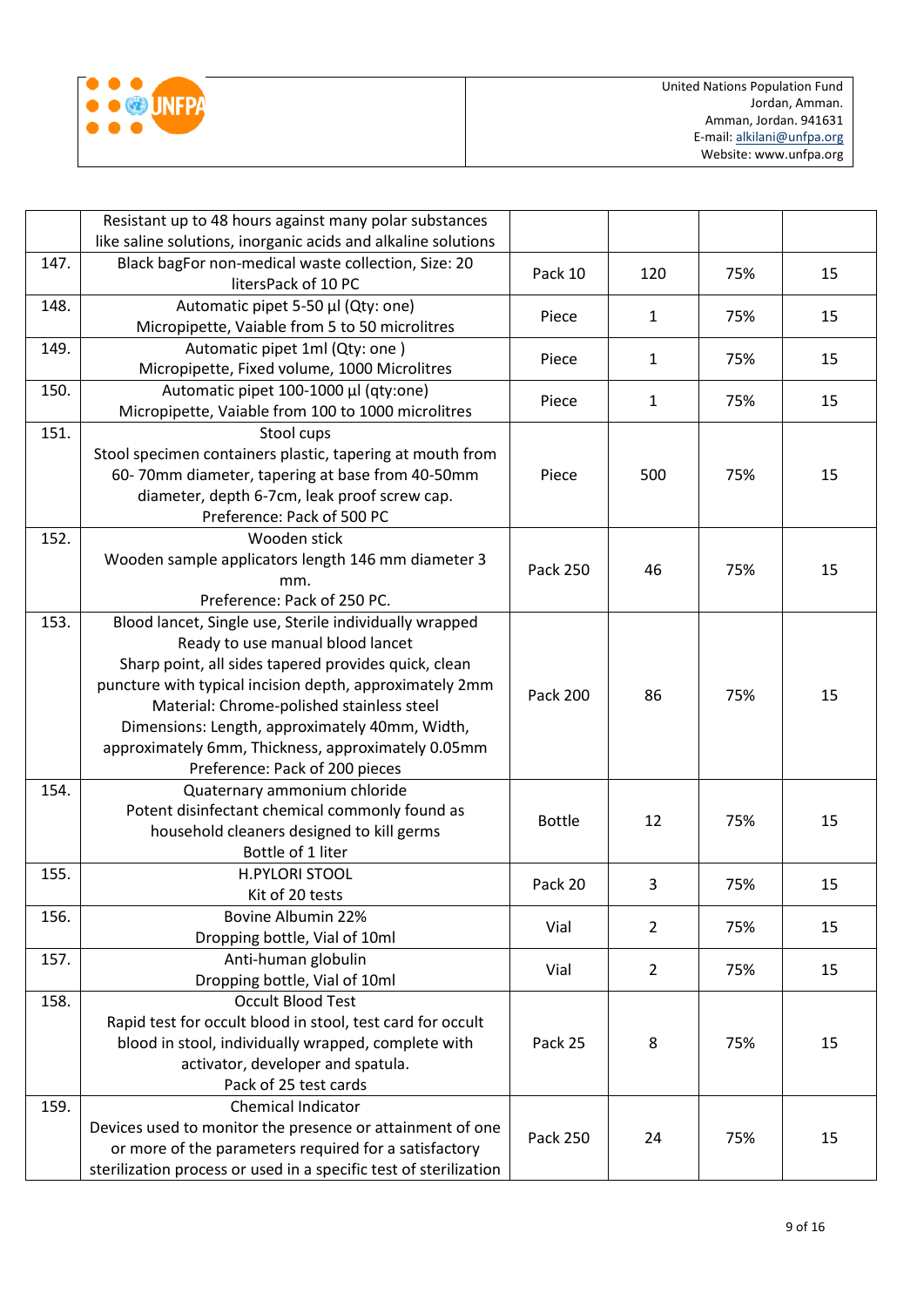

|      | equipment.<br>Box of 250                                                                                                                                                                                                                                                                                                                                                                                                                                                                                                                                                                                                                                                       |                 |     |     |    |
|------|--------------------------------------------------------------------------------------------------------------------------------------------------------------------------------------------------------------------------------------------------------------------------------------------------------------------------------------------------------------------------------------------------------------------------------------------------------------------------------------------------------------------------------------------------------------------------------------------------------------------------------------------------------------------------------|-----------------|-----|-----|----|
| 160. | <b>Biological Indicator</b><br>Individually packaged and incorporates certain<br>microorganisim of known sterilization resistance<br>Primary packaging shall not contain any contamination(<br>physical, chemical or bacterial) whicg may affect the<br>performance or stabilirty<br>Carrier and primary packaging shall not be degraded by<br>sterilization process<br>Box of 100                                                                                                                                                                                                                                                                                             | Pack 100        | 4   | 75% | 15 |
| 161. | Sterillization bags 12*15<br>Sterilization Autoclave Bags for Sterilizing Dental Medical<br><b>Instruments and Medical Tools</b><br>Pack of 200 pieces                                                                                                                                                                                                                                                                                                                                                                                                                                                                                                                         | <b>Pack 200</b> | 72  | 75% | 15 |
| 162. | Hemo-go strips<br>HEMOGO Hemoglobin Test strips<br>Must be used with the Hemogo Hemoglobin Test Meter.<br>Box of 50 strips                                                                                                                                                                                                                                                                                                                                                                                                                                                                                                                                                     | Pack 50         | 480 | 75% | 15 |
| 163. | Sterillization bags 30*40<br>Sterilization Pouches, Sterilizer Autoclave Bags for<br>Sterilizing Dental Medical Instruments and Cleaning Tools<br>Pack of 200 pieces                                                                                                                                                                                                                                                                                                                                                                                                                                                                                                           | <b>Pack 200</b> | 480 | 75% | 15 |
| 164. | Oxygen Nasal Canula<br>Nasal cannula (nasal prongs), device designed for easy<br>administration o foxygen into the patient nose through<br>two small prongs placed in the nostrils,<br>Consists of Soft twin prongs nasal tips to ensure equal<br>oxygen flow to both.<br>Adjustable, smoothly finished nasal tips for maximum<br>patient comfort.<br>Star lumen main tube to avoid accidental blockage.<br>Over-the-Ear tubing adjustable<br>Soft funnel shaped connector to facilitate easy connection<br>to oxygen source.<br>Material: Preferably soft and kink resistant polyvinyl<br>chloride (PVC).<br>Oxygen supply tube with standard connection to oxygen<br>supply. | Piece           | 194 | 75% | 15 |
| 165. | Tube capillary heparinized<br>Capillary tubes micro-haematocrit, heparinized with red tip<br>overall length 75mm internal diameter 1.3 - 1.5mm.<br>Pack of 100 PC.                                                                                                                                                                                                                                                                                                                                                                                                                                                                                                             | Pack 100        | 12  | 75% | 15 |
| 166. | Medical adhesive tape, perforated, roll.<br>High cutaneous tolerance.<br>Non-stretchable.<br>Able to be torn by hand.<br>Impermeable to water.                                                                                                                                                                                                                                                                                                                                                                                                                                                                                                                                 | Roll            | 69  | 75% | 15 |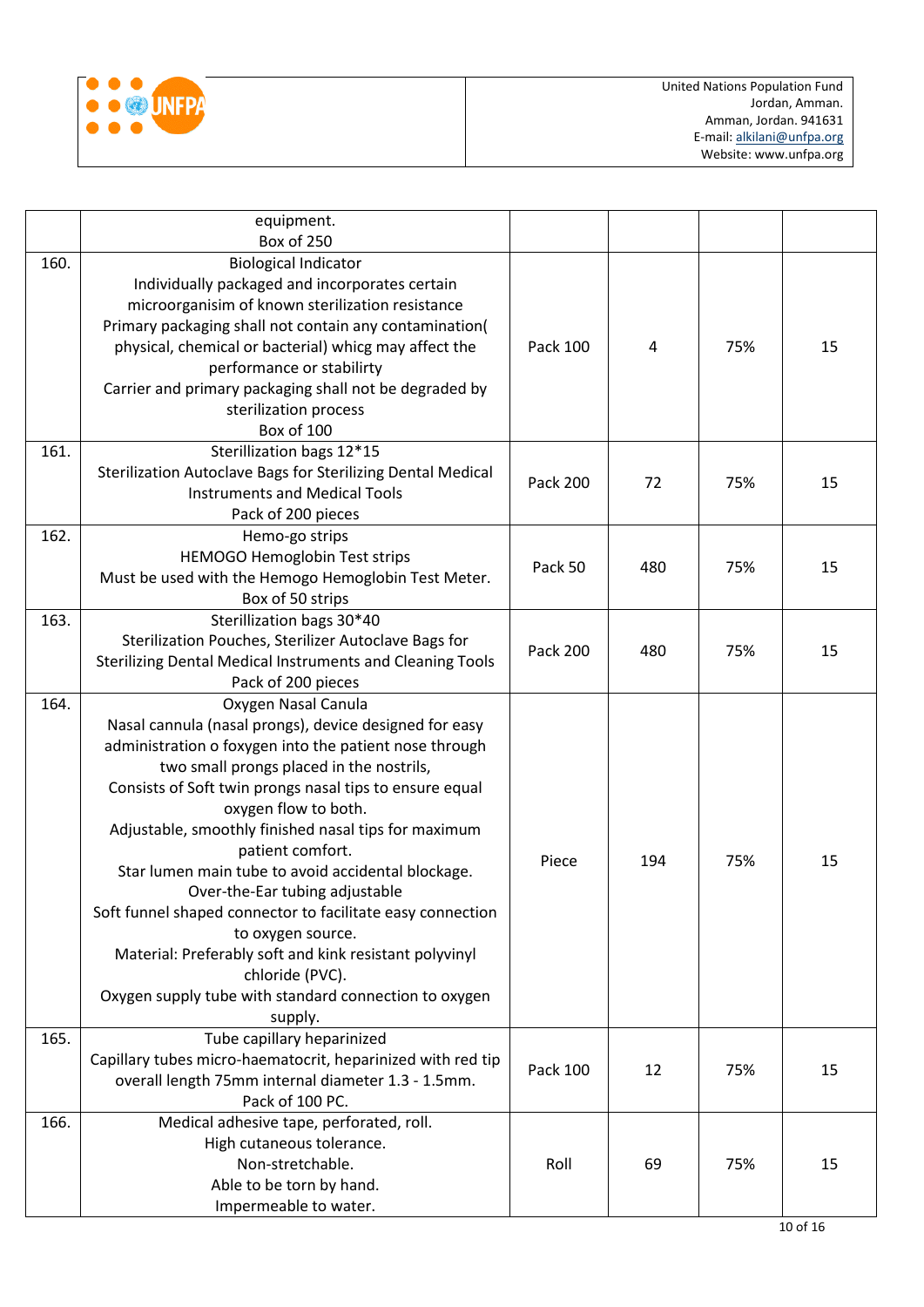

|      | Must adhere strongly when applied to the skin, but can be<br>removed without causing any significant lesion.<br>Colour: White or flesh coloured.<br>Components: Aerated and / or perforated textile strip<br>impregnated with adhesive, with easily detachable<br>protective polyethylene film.<br>Material: Textile strip: woven acetate taffeta.<br>Adhesive: Mixture of rubber, resins and lanolin.<br>Traditionally incorporates zinc oxide.<br>Size selected: Medical adhesive tape, roll.<br>Width: 10cm, Length: 5m.<br>Single use, Non-sterile.    |       |      |     |    |
|------|------------------------------------------------------------------------------------------------------------------------------------------------------------------------------------------------------------------------------------------------------------------------------------------------------------------------------------------------------------------------------------------------------------------------------------------------------------------------------------------------------------------------------------------------------------|-------|------|-----|----|
| 167. | Micro Capillary red (Box /10*100st)                                                                                                                                                                                                                                                                                                                                                                                                                                                                                                                        | Box   | 10   | 75% | 15 |
| 168. | Micro capillary blue (Box /10*100st)                                                                                                                                                                                                                                                                                                                                                                                                                                                                                                                       | Box   | 10   | 75% | 15 |
| 169. | Breast examination and self-examination model                                                                                                                                                                                                                                                                                                                                                                                                                                                                                                              |       | 3    | 75% | 15 |
| 170. | <b>Breastfeeding simulator</b>                                                                                                                                                                                                                                                                                                                                                                                                                                                                                                                             |       | 3    | 75% | 15 |
| 171. | Cervical dilatation model                                                                                                                                                                                                                                                                                                                                                                                                                                                                                                                                  | Each  | 3    | 75% | 15 |
| 172. | Female contraception practice simulator, simple                                                                                                                                                                                                                                                                                                                                                                                                                                                                                                            | Each  | 3    | 75% | 15 |
| 173. | Female pelvic organs model                                                                                                                                                                                                                                                                                                                                                                                                                                                                                                                                 | Each  | 3    | 75% | 15 |
| 174. | Fetal baby, w/umbilical cord & placenta                                                                                                                                                                                                                                                                                                                                                                                                                                                                                                                    | Each  | 3    | 75% | 15 |
| 175. | Intrauterine device (IUD) training simulator, simple                                                                                                                                                                                                                                                                                                                                                                                                                                                                                                       | Each  | 3    | 75% | 15 |
| 176. | Male condom model                                                                                                                                                                                                                                                                                                                                                                                                                                                                                                                                          | Each  | 3    | 75% | 15 |
| 177. | Scissors, uterine, Sims, curved, 20 cm, blunt/blunt                                                                                                                                                                                                                                                                                                                                                                                                                                                                                                        | Each  | 6    | 75% | 15 |
| 178. | Head cover, waterproof, disposable, non-sterile<br>A non-sterile head covering designed as a cap to<br>completely cover the hair and is intended to be worn by<br>surgical staff during an operation to protect both the<br>patient and themselves from the transfer of<br>microorganisms, body fluids, and particulate material. It is<br>an elasticated cap made of non-woven materials.<br><b>Technical specifications:</b><br>Non-woven (polypropylene, viscose, etc.)<br>Non-permeable to liquid. Waterproof.<br>Latex-free<br>For medical use. Large | Piece | 3340 | 75% | 15 |
| 179. | Standard disposable overshoes, waterproof<br>Standard disposable shoe covers / overshoes. Floor, carpet,<br>shoe protectors<br>Box of 50 pieces                                                                                                                                                                                                                                                                                                                                                                                                            | Piece | 3000 | 75% | 15 |

This Request for Quotation is open to all legally-constituted companies that can provide the requested products and have legal capacity to deliver in the country, or through an authorized representative.

## **I. About UNFPA**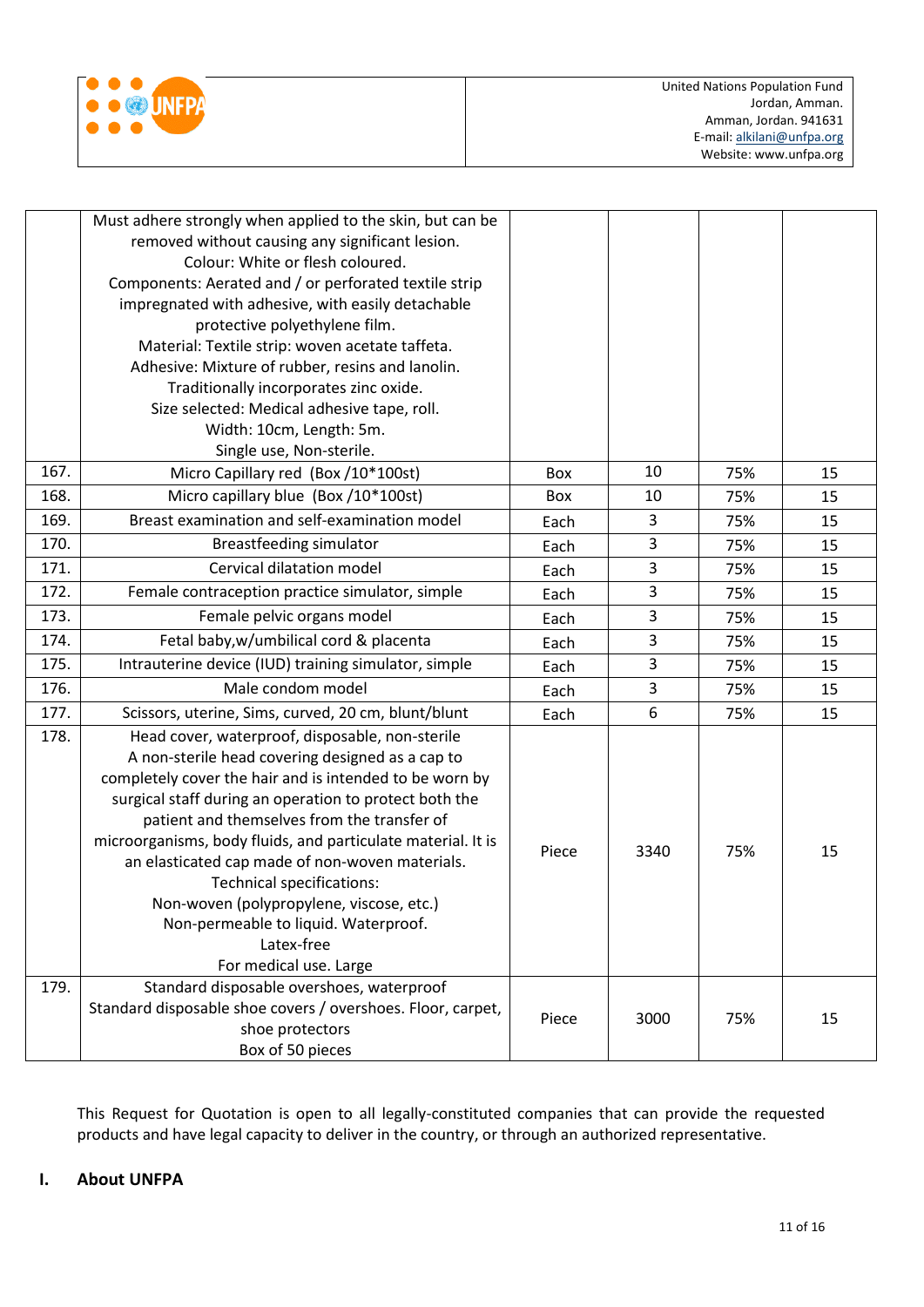

UNFPA, the United Nations Population Fund (UNFPA), is an international development agency that works to deliver a world where every pregnancy is wanted, every child birth is safe and every young person's potential is fulfilled.

UNFPA is the lead UN agency that expands the possibilities for women and young people to lead healthy sexual and reproductive lives. To read more about UNFPA, please go to[: UNFPA about us](http://www.unfpa.org/about-us)

### **II. Objectives:**

The objective of the RFQ is to identify a supplier who can provide UNFPA with all the above mentioned products. The selected vendor is expected to provide such products, based on specific Purchase Orders submitted to the vendor.

#### **III. Questions**

Questions or requests for further clarifications should be submitted in writing to the contact person below:

| Name of contact person at UNFPA: | Omar Kilani        |
|----------------------------------|--------------------|
| Tel Nº:                          | +962 6 593 0689    |
| Email address of contact person: | alkilani@unfpa.org |

The deadline for submission of questions is Sunday, 30 May 2021, 2:00 PM, Amman Time. Questions will be answered in writing and shared with parties as soon as possible after this deadline.

#### **IV. Content of quotations**

Quotations should be submitted in a single email whenever possible, depending on file size. Quotations must contain:

- a) Technical proposal, in response to the requirements outlined in the specifications should comply with: The bidder shall not be required to quote for all items.
- b) Signed Price Quotation Form, to be submitted strictly in accordance with Price Quotation Form.
- c) Pictures of the quoted items. (Samples will be requested later from the recommended bidders for verification purposes).
- d) Company's registration certificate.

All parts of the quotation must be signed by the company's relevant authority and submitted in PDF format.

#### **V. Instructions for submission**

l

Proposals should be prepared based on the guidelines set forth in Section III above, along with a properly filled out and signed price quotation form, and are to be sent by email to the address indicated below no later than: **Wednesday, 2 June 2021 at 2:00 PM Amman Time<sup>1</sup>** .

| Name of contact person at UNFPA: | Mr. Omar Kilani       |
|----------------------------------|-----------------------|
| Official Email address:          | jordan-bids@unfpa.org |

Please note the following guidelines for electronic submissions to UNFPAs dedicated email address:

<sup>1</sup><http://www.timeanddate.com/worldclock/city.html?n=69>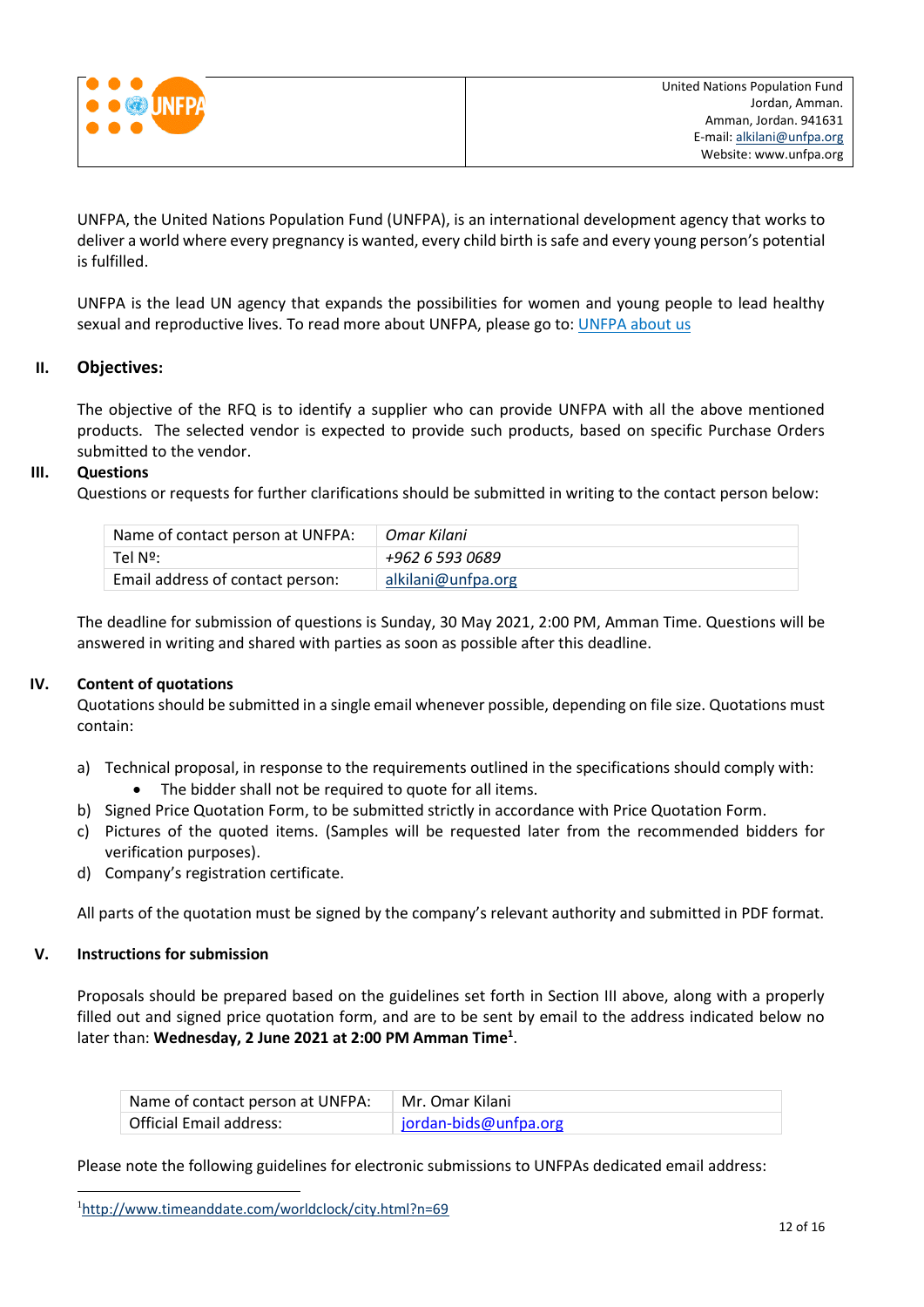

- The following reference must be included in the email subject line: **RFQ Nº UNFPA/JOR/RFQ/21/007 – MEDICAL & LAB SUPPLIES.** Proposals, including both technical and financial proposals, that do not contain the correct email subject line may be overlooked by the procurement officer and therefore not considered.
- The total email size may not exceed **20 MB (including email body, encoded attachments and headers)**. Where the technical details are in large electronic files, it is recommended that these be sent separately before the deadline.
- When submitting electronic offers, Bidders will receive an auto-reply acknowledging receipt of the email. If you do not receive any auto-reply email from UNFPA's email system, please inform Mr. Omar Kilani, Procurement Analyst at[: alkilani@unfpa.org](mailto:alkilani@unfpa.org)
- Any quotation submitted will be regarded as an offer by the bidder and does not constitute or imply the acceptance of any quotation by UNFPA. UNFPA is under no obligation to award a contract to any bidder as a result of this RFQ.

#### **VI. Overview of Evaluation Process**

Quotations will be evaluated based on the technical proposal and the total cost of the services (price quote).

The evaluation will be carried out in a two-step process by an ad-hoc evaluation panel. Technical proposals will be evaluated for technical compliance prior to the comparison of price quotes.

#### **VII. Award Criteria**

In case of a satisfactory result from the evaluation process, UNFPA intends to award a Long Term Agreement (LTA) to multiple bidders whose obtain the lowest-priced technically acceptable offer for every item. UNFPA will run a secondary bidding with the contracted bidders each time there is a need, while the contractors respect the ceiling prices identified in the contract.

#### **VIII. Right to Vary Requirements at Time of Award**

UNFPA reserves the right at the time of award of contract to increase or decrease by up to 20% the volume of services specified in this RFQ without any change in unit prices or other terms and conditions.

## **IX. Payment Terms**

UNFPA payment terms are net 30 days upon receipt of invoice and delivery/acceptance of the milestone deliverables linked to payment as specified in the contract.

## **X. [Fraud and Corruption](http://www.unfpa.org/about-procurement#FraudCorruption)**

UNFPA is committed to preventing, identifying, and addressing all acts of fraud against UNFPA, as well as against third parties involved in UNFPA activities. UNFPA's policy regarding fraud and corruption is available here[: Fraud Policy.](http://www.unfpa.org/resources/fraud-policy-2009#overlay-context=node/10356/draft) Submission of a proposal implies that the Bidder is aware of this policy.

Suppliers, their subsidiaries, agents, intermediaries and principals must cooperate with the UNFPA Office of Audit and Investigations Services as well as with any other oversight entity authorized by the Executive Director and with the UNFPA Ethics Advisor as and when required. Such cooperation shall include, but not be limited to, the following: access to all employees, representatives agents and assignees of the vendor; as well as production of all documents requested, including financial records. Failure to fully cooperate with investigations will be considered sufficient grounds to allow UNFPA to repudiate and terminate the Agreement, and to debar and remove the supplier from UNFPA's list of registered suppliers.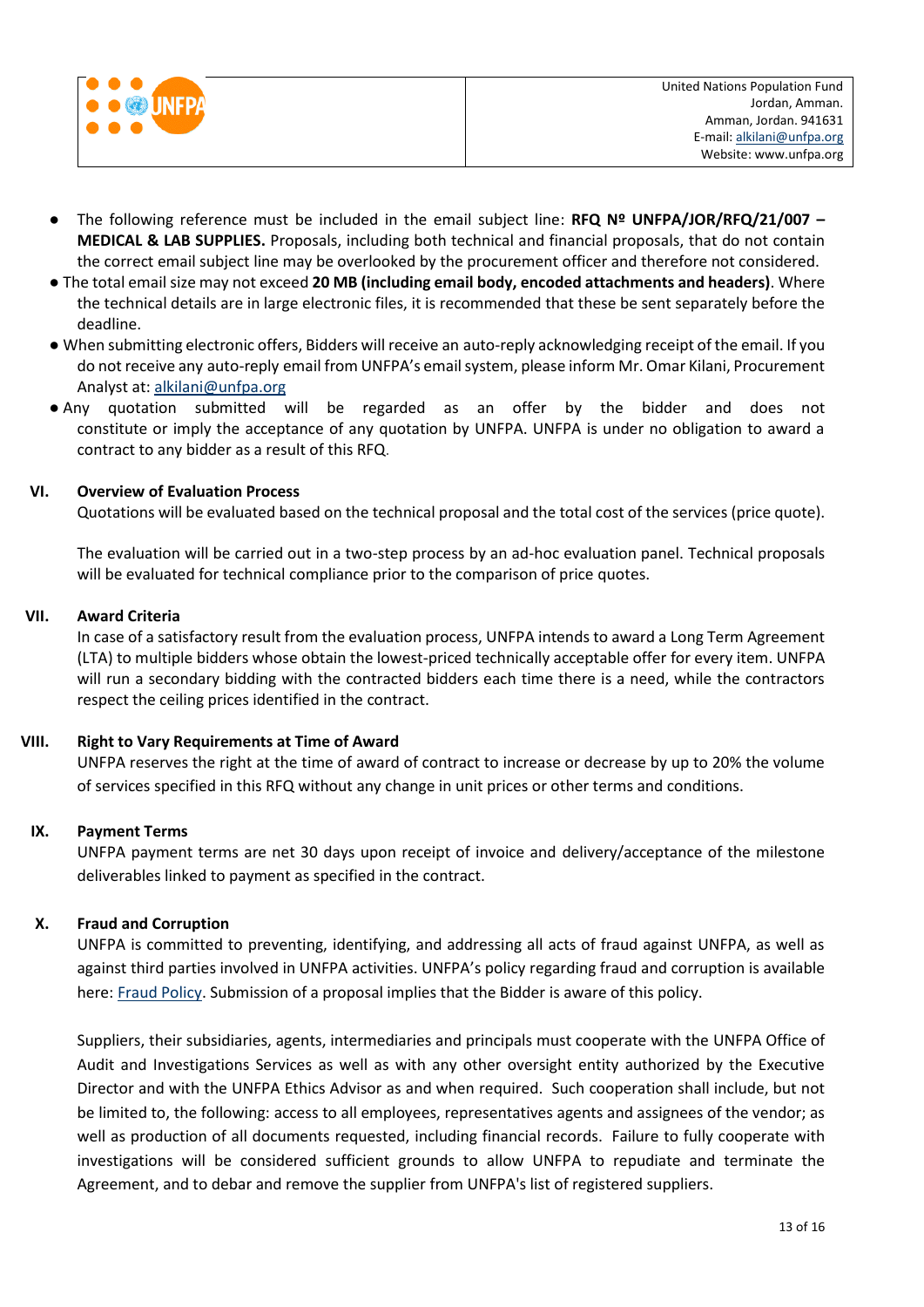

A confidential Anti-Fraud Hotline is available to any Bidder to report suspicious fraudulent activities a[t UNFPA](http://web2.unfpa.org/help/hotline.cfm)  [Investigation Hotline.](http://web2.unfpa.org/help/hotline.cfm)

## **XI. Zero Tolerance**

UNFPA has adopted a zero-tolerance policy on gifts and hospitality. Suppliers are therefore requested not to send gifts or offer hospitality to UNFPA personnel. Further details on this policy are available here: [Zero](http://www.unfpa.org/about-procurement#ZeroTolerance)  [Tolerance Policy.](http://www.unfpa.org/about-procurement#ZeroTolerance)

### **XII. RFQ Protest**

Bidder(s) perceiving that they have been unjustly or unfairly treated in connection with a solicitation, evaluation, or award of a contract may submit a complaint to the UNFPA Head of the Business Unit [Enshrah Ahmed, Head of Office] at [aabubarham@unfpa.org.](mailto:aabubarham@unfpa.org) Should the supplier be unsatisfied with the reply provided by the UNFPA Head of the Business Unit, the supplier may contact the Chief, Procurement Services Branch at [procurement@unfpa.org.](mailto:procurement@unfpa.org)

#### **XIII. Disclaimer**

Should any of the links in this RFQ document be unavailable or inaccessible for any reason, bidders can contact the Procurement Officer in charge of the procurement to request for them to share a PDF version of such document(s).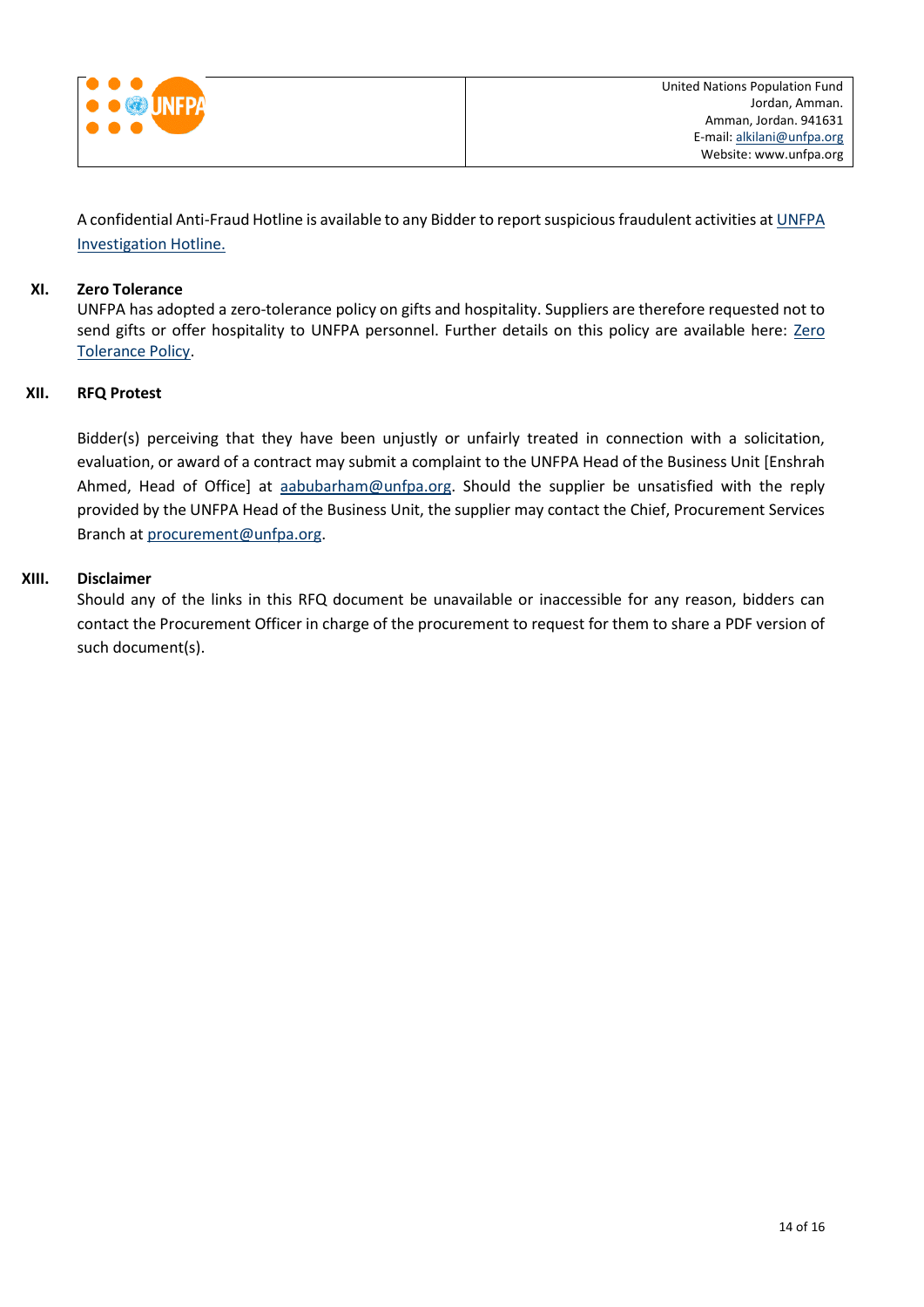

## **PRICE QUOTATION FORM**

*Please check the attached Excel sheet*